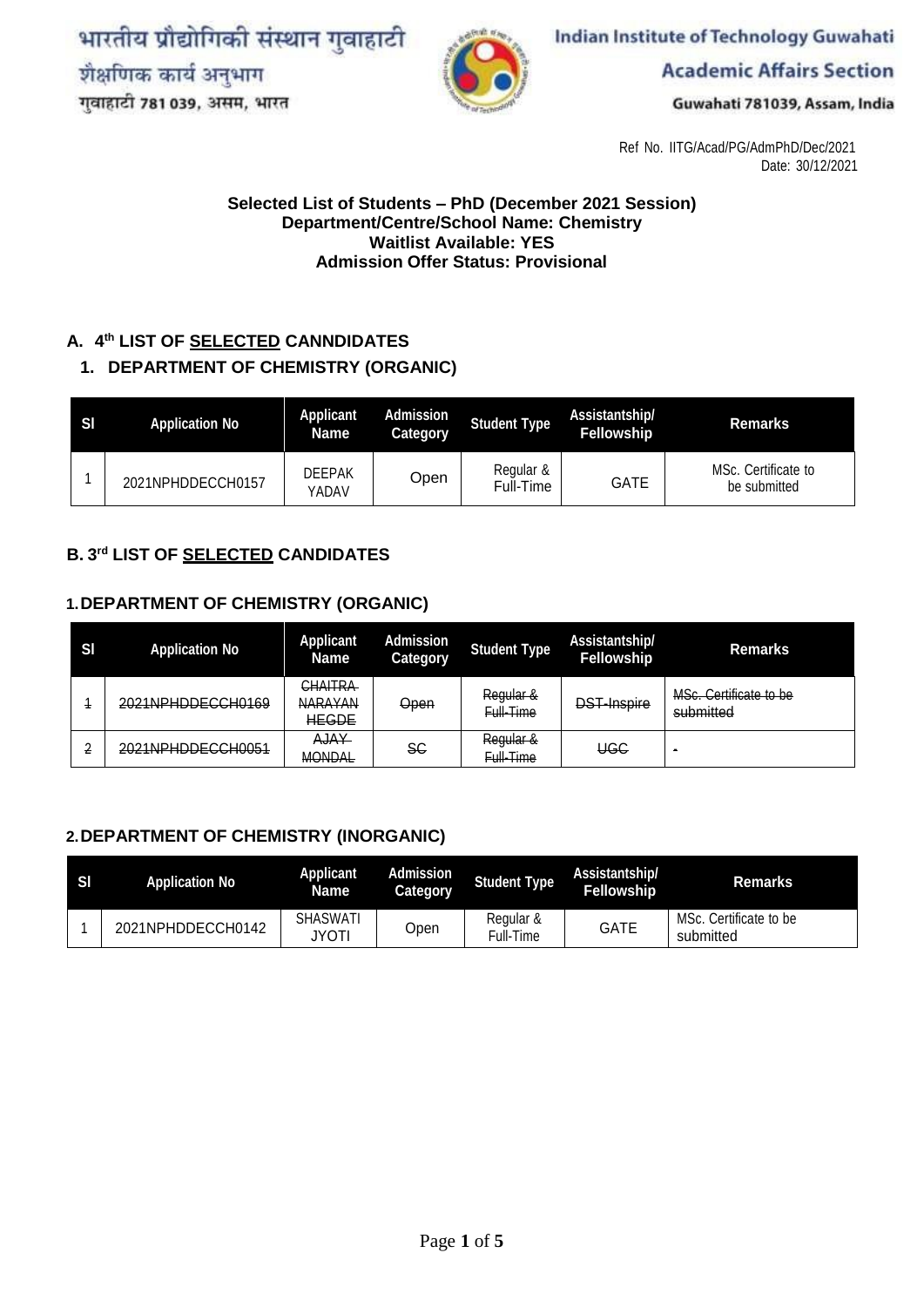## **C. 2 nd LIST OF SELECTED CANDIDATES**

# **1.DEPARTMENT OF CHEMISTRY (ORGANIC)**

| -SI | <b>Application No</b> | <b>Applicant</b><br><b>Name</b>         | <b>Admission</b><br>Category | <b>Student Type</b>    | Assistantship/<br><b>Fellowship</b> | <b>Remarks</b>                      |
|-----|-----------------------|-----------------------------------------|------------------------------|------------------------|-------------------------------------|-------------------------------------|
|     | 2021NPHDDECCH0127     | <b>ASHMITA</b><br>JAIN                  | <b>Open</b>                  | Regular &<br>Full-Time | GATE                                | MSc. Certificate to be<br>submitted |
|     | 2021NPHDDECCH0014     | <b>DIPAK</b><br>LAHANU<br><b>KENGAR</b> | SC                           | Regular &<br>Full-Time | GATE                                | - 1                                 |

## **2.DEPARTMENT OF CHEMISTRY (INORGANIC)**

| - SI | <b>Application No</b> | <b>Applicant</b><br><b>Name</b>  | <b>Admission</b><br>Category | Student Type           | Assistantship/<br>Fellowship | <b>Remarks</b>                      |
|------|-----------------------|----------------------------------|------------------------------|------------------------|------------------------------|-------------------------------------|
|      | 2021NPHDDECCH0025     | <b>SUPARNO</b><br><b>DEBNATH</b> | <b>Open</b>                  | Regular &<br>Full-Time | GATE                         | MSc. Certificate to be<br>submitted |
|      | 2021NPHDDECCH0039     | LIMASHREE<br>SAHOO               | <b>OBC-NCL</b>               | Regular &<br>Full-Time | <b>GATE</b>                  | MSc. Certificate to be<br>submitted |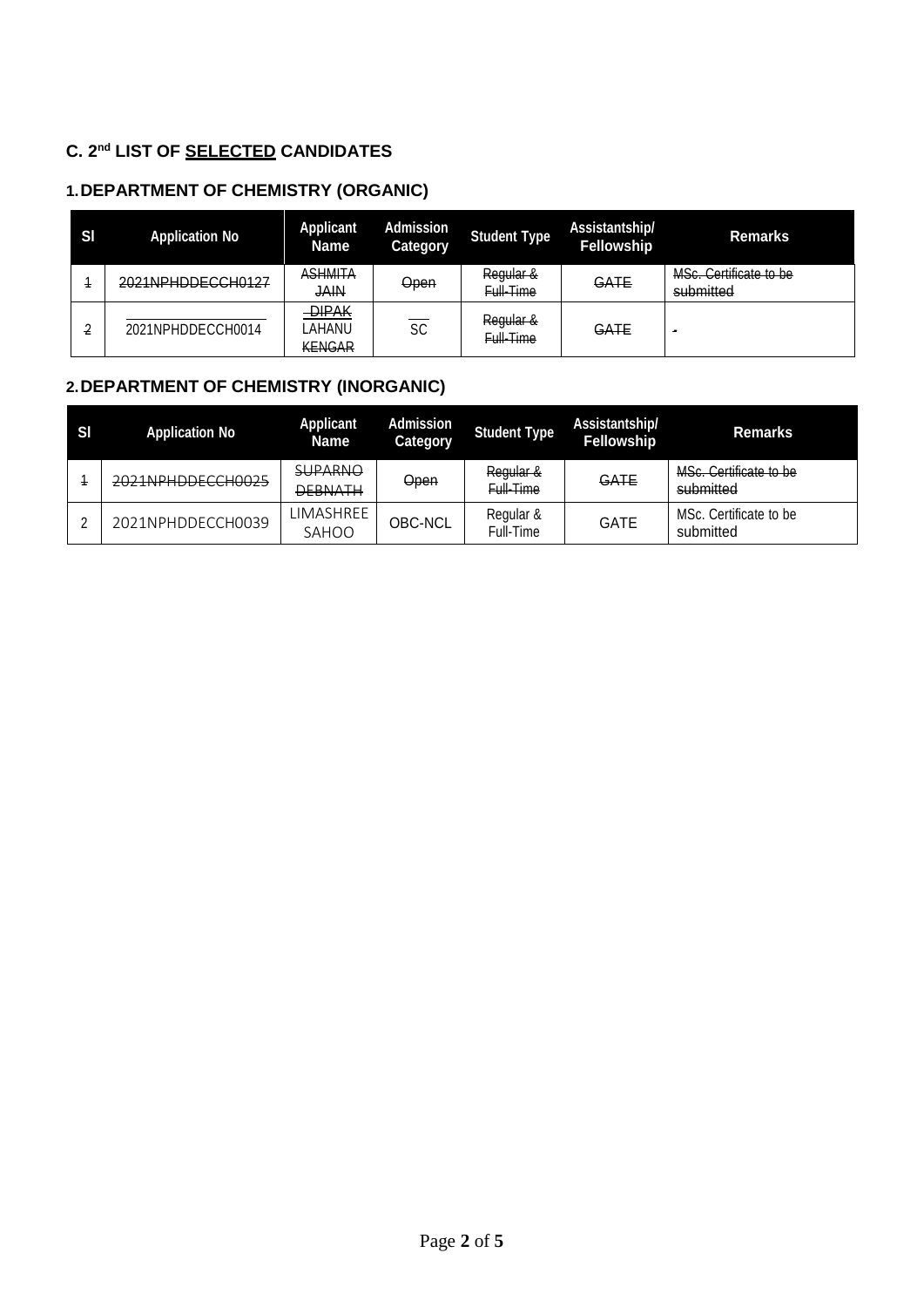### **3. DEPARTMENT OF CHEMISTRY (PHYSICAL)**

| SI | <b>Application No</b> | Applicant<br>Name        | Admission<br><b>Category</b> | <b>Student Type</b>    | Assistantship/<br><b>Fellowship</b> | <b>Remarks</b>                      |
|----|-----------------------|--------------------------|------------------------------|------------------------|-------------------------------------|-------------------------------------|
|    | 2021NPHDDECCH0121     | ANANDITA<br><b>MITRA</b> | Open                         | Regular &<br>Full-Time | <b>GATE</b>                         |                                     |
|    | 2021NPHDDECCH0073     | PRIYA<br>BHANDARI        | Open                         | Regular &<br>Full-Time | <b>GATE</b>                         | MSc. Certificate to be<br>submitted |

#### **D. 1 st LIST OF SELECTED CANDIDATES**

# **1.DEPARTMENT OF CHEMISTRY (ORGANIC)**

| <b>SI</b> | <b>Application No</b> | <b>Applicant</b><br><b>Name</b> | <b>Admission</b><br>Category | <b>Student Type</b>               | Assistantship/<br><b>Fellowship</b> | <b>Remarks</b>                                    |
|-----------|-----------------------|---------------------------------|------------------------------|-----------------------------------|-------------------------------------|---------------------------------------------------|
|           | 2021NPHDDECCH0164     | GAURAV<br><b>SHARMA</b>         | Open                         | Regular &<br>Full-Time            | GATE                                | MSc. Marksheet and<br>Certificate to be submitted |
|           | 2021NPHDDECCH0112     | <b>KIRT</b>                     | SС                           | Regular &<br><del>Full-Time</del> | GATE                                | MSc. Certificate to be<br>submitted               |

## **2.DEPARTMENT OF CHEMISTRY (INORGANIC)**

| SI | <b>Application No</b> | <b>Applicant Name</b>                | <b>Admission</b><br>Category | <b>Student</b><br>Type | Assistantship/<br><b>Fellowship</b> | <b>Remarks</b>                                                                                       |
|----|-----------------------|--------------------------------------|------------------------------|------------------------|-------------------------------------|------------------------------------------------------------------------------------------------------|
|    | 2021NPHDDECCH0078     | <b>BRISTI MAINA</b><br><b>DEKA</b>   | Open                         | Regular &<br>Full-Time | <b>GATE</b>                         | MSc. Marksheet and<br>Certificate to be submitted                                                    |
| 2  | 2021NPHDDECCH0095     | <b>SANTANA</b><br><b>CHAKRABORTY</b> | Open                         | Regular &<br>Full-Time | GATE                                | MSc. Certificate to be<br>submitted                                                                  |
|    | 2021NPHDDECCH0002     | <b>GEETANJALI</b><br><b>DEKA</b>     | Gen-EWS                      | Regular &<br>Full-Time | <b>GATE</b>                         | Updated Gen-EWS certificate<br>to be submitted                                                       |
| 4  | 2021NPHDDECCH0106     | PRIYA GURUNG                         | OBC-NCL                      | Regular &<br>Full-Time | <b>GATE</b>                         |                                                                                                      |
| 5  | 2021NPHDDECCH0146     | SAYARI DEWAN                         | OBC-NCL                      | Regular &<br>Full-Time | GATE                                | MSc. Marksheet and<br>Certificate to be submitted.<br>Updated OBC-NCL certificate<br>to be submitted |

#### **3. DEPARTMENT OF CHEMISTRY (PHYSICAL)**

| SI | <b>Application No</b> | <b>Applicant</b><br><b>Name</b>      | <b>Admission</b><br><b>Category</b> | <b>Student</b><br>Type | Assistantship/<br><b>Fellowship</b>             | <b>Remarks</b>                                                                                    |
|----|-----------------------|--------------------------------------|-------------------------------------|------------------------|-------------------------------------------------|---------------------------------------------------------------------------------------------------|
|    | 2021NPHDDECCH0069     | <b>ABHAY</b><br><b>KUMAR</b>         | <b>Open</b>                         | Regular &<br>Full-Time | JRF(NET)-<br>UGC                                | MSc. Certificate to be submitted                                                                  |
| 2  | 2021NPHDDECCH0178     | <b>SAILENDRA</b><br><b>PRADHAN</b>   | <b>Open</b>                         | Regular &<br>Full-Time | JRF(NET)-<br><b>CSIR</b>                        |                                                                                                   |
|    | 2021NPHDDECCH0131     | VARSHA<br><b>KUMARI</b>              | OBC-NCL                             | Regular &<br>Full-Time | <b>GATE</b>                                     | MSc. Marksheet and Certificate to be<br>submitted. Updated OBC-NCL<br>certificate to be submitted |
| 4  | 2021NPHDDECCH0089     | <b>TUSHARKANT</b><br><b>ICHAGUTU</b> | ST                                  | Regular &<br>Full-Time | IDE/NET).<br><del>JALINETI</del><br><b>CSIR</b> | Ξ                                                                                                 |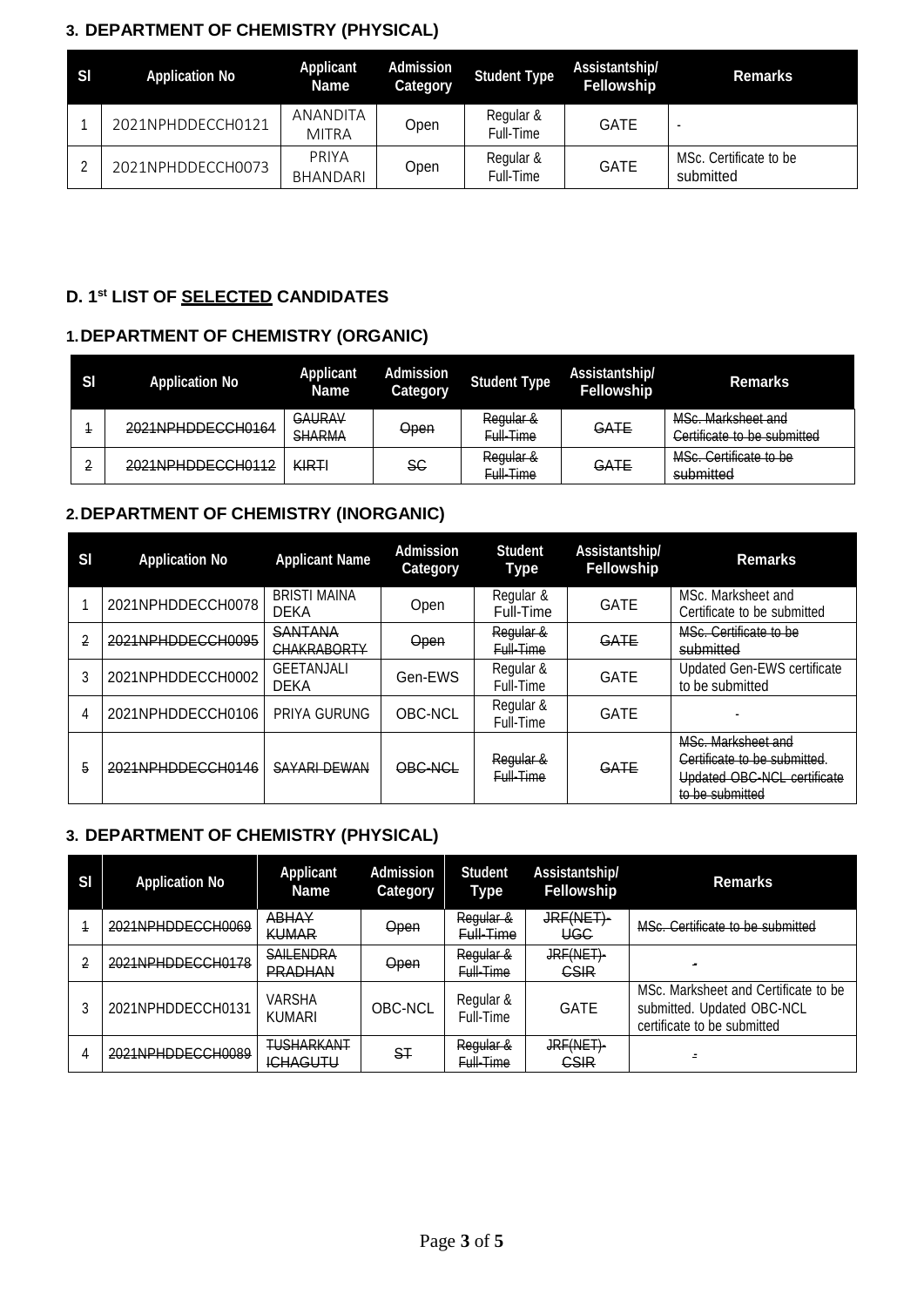### **E. LIST OF WAIT LISTED CANDIDATES**

**(Based on the vacancies from the selected candidates, candidates in the respective categories from the following list will be considered)**

| SI | App_No            | <b>Applicant Name</b>               | <b>Student Type</b>    | Assistantship/<br>Fellowship | <b>Remarks</b>                                                                                                | <b>Admission</b><br><b>Offer Status</b> |
|----|-------------------|-------------------------------------|------------------------|------------------------------|---------------------------------------------------------------------------------------------------------------|-----------------------------------------|
| 1  | 2021NPHDDECCH0047 | RASHMI RATNAKAR<br><b>CHODANKAR</b> | Regular &<br>Full-Time | <b>GATE</b>                  |                                                                                                               | Wait List                               |
| 2  | 2021NPHDDECCH0067 | <b>SRIJITA BASU</b>                 | Regular &<br>Full-Time | GATE                         | MSc. Certificate to<br>be submitted                                                                           | Wait List                               |
| 3  | 2021NPHDDECCH0030 | <b>PRATIBHA</b>                     | Regular &<br>Full-Time | <b>GATE</b>                  | MSc. Marksheet<br>and Certificate to<br>be submitted                                                          | Wait List                               |
| 4  | 2021NPHDDECCH0043 | SWAGATA CHOUDHURY                   | Regular &<br>Full-Time | GATE                         |                                                                                                               | Wait List                               |
| 5  | 2021NPHDDECCH0015 | SOUMYA KONER                        | Regular &<br>Full-Time | <b>UGC</b>                   |                                                                                                               | Wait List                               |
| 6  | 2021NPHDDECCH0010 | NISHKANT MALKOTI                    | Regular &<br>Full-Time | <b>UGC</b>                   | MSc. Certificate to<br>be submitted                                                                           | Wait List                               |
| 7  | 2021NPHDDECCH0041 | SOUVIK MAJUMDER                     | Regular &<br>Full-Time | GATE                         | MSc. Certificate to<br>be submitted                                                                           | Wait List                               |
| 8  | 2021NPHDDECCH0098 | <b>SAPNA</b>                        | Regular &<br>Full-Time | <b>GATE</b>                  | MSc. Certificate to<br>be submitted                                                                           | Wait List                               |
| 9  | 2021NPHDDECCH0101 | <b>KUSH MANDAL</b>                  | Regular &<br>Full-Time | GATE                         | MSc. Certificate to<br>be submitted                                                                           | Wait List                               |
| 10 | 2021NPHDDECCH0155 | <b>DIVY MEENA</b>                   | Regular &<br>Full-Time | <b>UGC</b>                   | MSc. Marksheet<br>and Certificate to<br>be submitted                                                          | <b>Wait List</b>                        |
| 11 | 2021NPHDDECCH0118 | ABHRAJYOTI GHOSH                    | Regular &<br>Full-Time | <b>GATE</b>                  |                                                                                                               | Wait List                               |
| 12 | 2021NPHDDECCH0038 | SUNIDHI SINGH                       | Regular &<br>Full-Time | <b>GATE</b>                  | <b>Updated EWS</b><br>certificate to be<br>submitted. MSc.<br>certificate to be<br>submitted.                 | Wait List                               |
| 13 | 2021NPHDDECCH0107 | SUCHETA MONDAL                      | Regular &<br>Full-Time | <b>GATE</b>                  | MSc. certificate to<br>be submitted                                                                           | Wait List                               |
| 14 | 2021NPHDDECCH0016 | PRIYANKA DEY                        | Regular &<br>Full-Time | <b>GATE</b>                  |                                                                                                               | <b>Wait List</b>                        |
| 15 | 2021NPHDDECCH0106 | PRIYA GURUNG                        | Regular &<br>Full-Time | <b>GATE</b>                  |                                                                                                               | Wait List                               |
| 16 | 2021NPHDDECCH0022 | <b>ARUN KUMAR</b>                   | Regular &<br>Full-Time | <b>UGC</b>                   | <b>Updated EWS</b><br>certificate to be<br>submitted. MSc.<br>Marksheet and<br>Certificate to be<br>submitted | Wait List                               |
| 17 | 2021NPHDDECCH0167 | <b>MONIKA</b>                       | Regular &<br>Full-Time | <b>GATE</b>                  | Updated OBC-NCL<br>certificate to be<br>submitted. MSc.<br>Certificate to be<br>submitted                     | Wait List                               |
| 18 | 2021NPHDDECCH0006 | <b>ABHIJIT MONDAL</b>               | Regular &<br>Full-Time | <b>GATE</b>                  | <b>Updated EWS</b><br>certificate to be<br>submitted                                                          | Wait List                               |
| 19 | 2021NPHDDECCH0152 | SUBHAM SUBHADARSI<br><b>SWAIN</b>   | Regular &<br>Full-Time | <b>UGC</b>                   | MSc. Marksheet to<br>be submitted                                                                             | Wait List                               |

## **a. DEPARTMENT OF CHEMISTRY (ORGANIC)**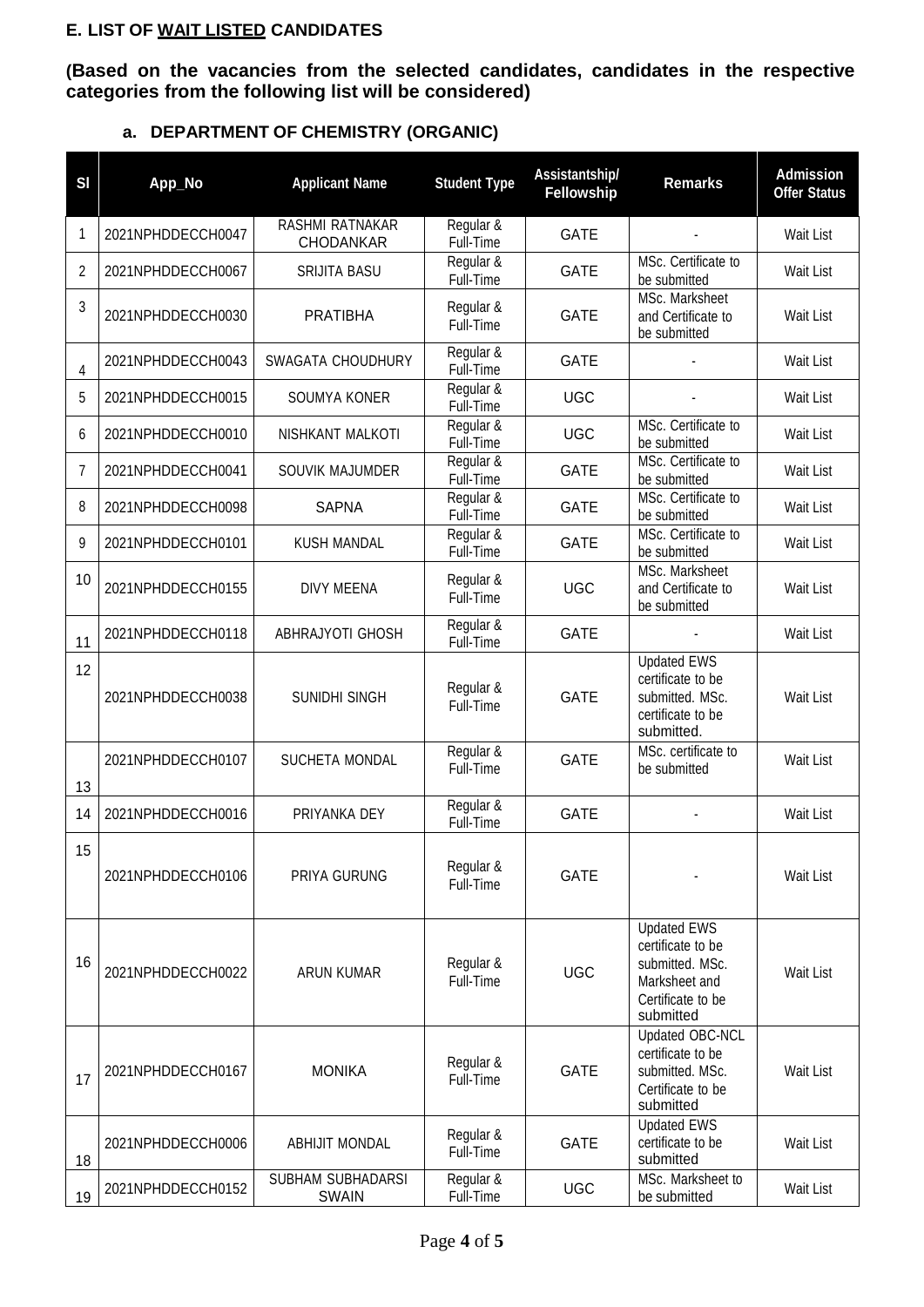| SI | App_No            | <b>Applicant Name</b>                 | <b>Student Type</b>    | Assistantship/<br>Fellowship | <b>Remarks</b>                                                                            | <b>Admission</b><br><b>Offer Status</b> |
|----|-------------------|---------------------------------------|------------------------|------------------------------|-------------------------------------------------------------------------------------------|-----------------------------------------|
| 21 | 2021NPHDDECCH0049 | NARENDRA PRASAD<br><b>SAHOO</b>       | Regular &<br>Full-Time | <b>GATE</b>                  | Updated OBC-NCL<br>certificate to be<br>submitted. MSc.<br>Certificate to be<br>submitted | Wait List                               |
| 22 | 2021NPHDDECCH0144 | <b>RAVINKUMAR</b><br>SUNILBHAI VALAND | Regular &<br>Full-Time | <b>GATE</b>                  |                                                                                           | Wait List                               |
| 23 | 2021NPHDDECCH0102 | <b>AMRITA MAITY</b>                   | Regular &<br>Full-Time | <b>GATE</b>                  | MSc. Certificate to<br>be submitted                                                       | Wait List                               |
| 24 | 2021NPHDDECCH0134 | <b>SHAMSHAD</b><br>HAJIMALANG MULLA   | Regular &<br>Full-Time | <b>GATE</b>                  | MSc. Certificate to<br>be submitted                                                       | Wait List                               |
| 25 | 2021NPHDDECCH0029 | RAVINDRA KUMAR<br><b>KUMHAR</b>       | Regular &<br>Full-Time | <b>UGC</b>                   | MSc. Marksheet<br>and Certificate to<br>be submitted                                      | Wait List                               |
| 26 | 2021NPHDDECCH0039 | LIMASHREE SAHOO                       | Regular &<br>Full-Time | <b>GATE</b>                  | MSc. Certificate to<br>be submitted                                                       | Wait List                               |
| 27 | 2021NPHDDECCH0090 | ABHIPSA GHOSH                         | Regular &<br>Full-Time | <b>GATE</b>                  | MSc. Certificate to<br>be submitted                                                       | Wait List                               |
| 28 | 2021NPHDDECCH0018 | AMAN SHARMA                           | Regular &<br>Full-Time | <b>GATE</b>                  | MSc. Certificate to<br>be submitted                                                       | Wait List                               |
| 29 | 2021NPHDDECCH0082 | AMRENDRA NATH                         | Regular &<br>Full-Time | <b>GATE</b>                  |                                                                                           | Wait List                               |

# **b. DEPARTMENT OF CHEMISTRY (INORGANIC)**

т

| SI | App_No            | <b>Applicant Name</b>                      | <b>Student</b><br><b>Type</b> | Assistantship/<br>Fellowship | <b>Remarks</b>                                                                                              | <b>Admission</b><br><b>Offer Status</b> |
|----|-------------------|--------------------------------------------|-------------------------------|------------------------------|-------------------------------------------------------------------------------------------------------------|-----------------------------------------|
|    | 2021NPHDDECCH0118 | <b>ABHRAJYOTI GHOSH</b>                    | Regular &<br>Full-Time        | <b>GATE</b>                  |                                                                                                             | Wait List                               |
| 2  | 2021NPHDDECCH0143 | CHIRANJIT PRADHAN                          | Regular &<br>Full-Time        | <b>UGC</b>                   | MSc. Certificate to<br>be submitted                                                                         | Wait List                               |
| 3  | 2021NPHDDECCH0012 | ASHA                                       | Regular &<br>Full-Time        | <b>GATE</b>                  | MSc. Certificate to<br>be submitted                                                                         | Wait List                               |
| 4  | 2021NPHDDECCH0123 | SHRUTHI D                                  | Regular &<br>Full-Time        | <b>GATE</b>                  |                                                                                                             | Wait List                               |
| 5  | 2021NPHDDECCH0147 | ABHAYKUMAR RAJKUMAR<br><b>VISHWAKARMA</b>  | Regular &<br>Full-Time        | <b>GATE</b>                  | MSc. Certificate to<br>be submitted                                                                         | Wait List                               |
| 6  | 2021NPHDDECCH0008 | RAJIL ASATI                                | Regular &<br>Full-Time        | <b>GATE</b>                  | MSc. marksheet<br>to be submitted                                                                           | Wait List                               |
| 7  | 2021NPHDDECCH0072 | SUMANTA MONDAL                             | Regular &<br>Full-Time        | <b>GATE</b>                  | MSc. Certificate to<br>be submitted                                                                         | Wait List                               |
| 8  | 2021NPHDDECCH0131 | <b>VARSHA KUMARI</b>                       | Regular &<br>Full-Time        | <b>GATE</b>                  | Updated OBC-<br>NCL certificate to<br>be submitted.<br>MSc. Marksheet<br>and Certificate to<br>be submitted | Wait List                               |
| 9  | 2021NPHDDECCH0157 | <b>DEEPAK YADAV</b>                        | Regular &<br>Full-Time        | <b>GATE</b>                  | Updated OBC-<br>NCL certificate to<br>be submitted.<br>MSc. Certificate to<br>be submitted                  | Wait List                               |
| 10 | 2021NPHDDECCH0173 | PABITRA KUMAR NAYAK                        | Regular &<br>Full-Time        | <b>GATE</b>                  |                                                                                                             | Wait List                               |
| 11 | 2021NPHDDECCH0134 | <b>SHAMSHAD HAJIMALANG</b><br><b>MULLA</b> | Regular &<br>Full-Time        | <b>GATE</b>                  | MSc. Certificate to<br>be submitted                                                                         | <b>Wait List</b>                        |